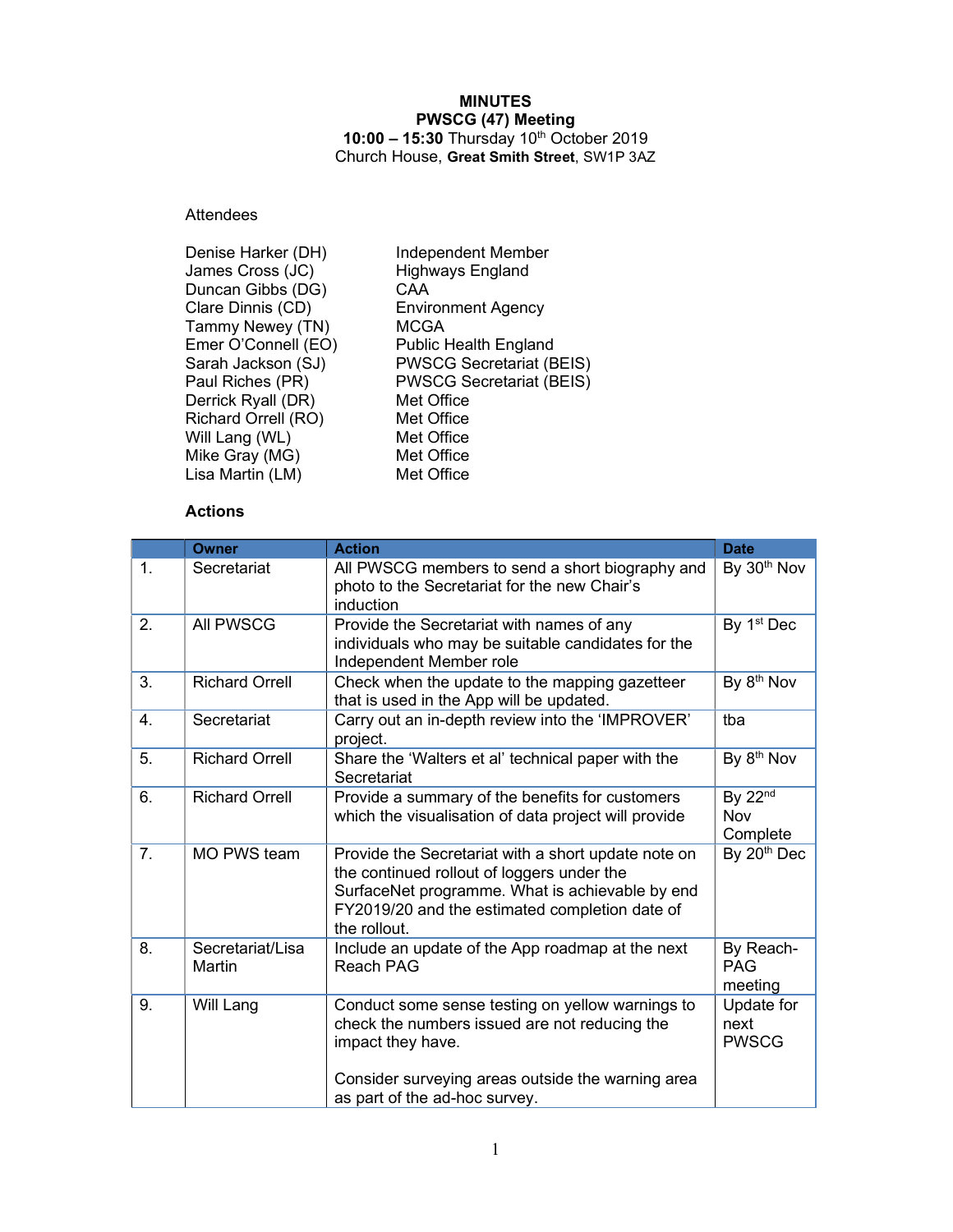|     | Owner                        | <b>Action</b>                                                                                                                          | <b>Date</b>               |
|-----|------------------------------|----------------------------------------------------------------------------------------------------------------------------------------|---------------------------|
| 10. | Met Office PWS<br>team       | Ensure there is a closer and more consultative<br>working relationship with PHE on the hot and cold<br>service development workstream. | From now<br><sub>on</sub> |
| 11. | Secretariat and<br>Mike Gray | Bring back the PWS Planning and Prioritisation item<br>to the January meeting                                                          | 29 January<br>2020        |

### 1. Welcome & Introductions

DH welcomed attendees and informed the group that she would be chairing the meeting. The appointment of a new Chair of PWSCG had only recently been approved by the Minister and there are outstanding pre appointment checks to complete before the Chair can formally take up their role.

DH and the Secretariat confirmed the apologies which had been received from Nathan Travis, Colin Hord, Ian Hoult, William Hall, Fiona Wilson, Jonathan McKee, Tracy Goode, Clair Tindall, Jenny Shellens, Chris Money, Paul Furlong.

#### **Quoracy**

The meeting was not quorate and under the Terms of Reference for the group an inquorate meeting may proceed in an advisory capacity to the Chair.

Any decisions made by those present need to be agreed by the other members of PWSCG ex-committee before they can be accepted as the official position of the group.

#### Minutes & actions from last meeting

PR sought the approval of those present to agree the minutes from the April meeting. PWSCG members present agreed they were an accurate record. Formal sign off would be sought via email with the other members ex-committee.

PR updated the group on the actions from the last meeting. Good progress across all areas. The group were informed that a meeting date has yet to be agreed to hold a PWSCG meeting in Wales but the Secretariat were working with Wales to find a mutually convenient date.

#### Reports

#### 3.1 BEIS Update

JP informed the group that a new Chair of the PWSCG had recently been approved by Ministers and subject to final checks being completed would shortly take up the post. Admiral Duncan Potts is the successful candidate following a recruitment campaign over the summer. The group welcomed this news and look forward to working with the new Chair once in post.

JP spoke about the priorities for BEIS at present. Brexit remains the key priority and the department has been working hard to make sure that the policy areas it has responsibility for are prepared ahead of the 31<sup>st</sup> October. Staff have been mobilised to fill key roles but there is always the possibility that greater focus is required which may result in the need for BEIS to scale back some of its effort on the Public Weather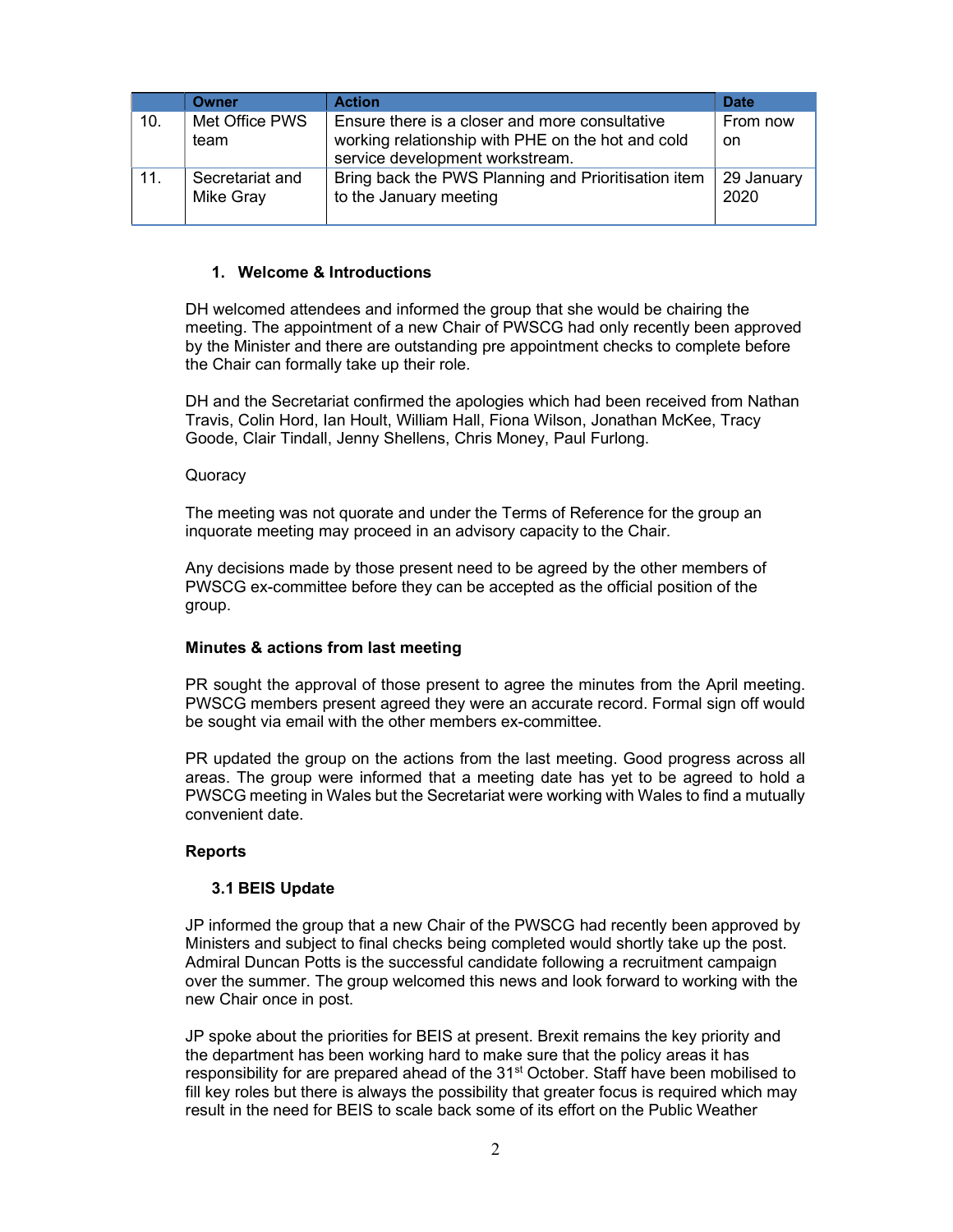Service temporarily. The group will be kept up to date on any changes in that regard by the Secretariat.

JP informed the group about the outcome of the Spending Review. The SR announcement in September was setting out Resource spending for a further year. The interest within this group will be on any Budget announcement later in the autumn as this will focus on Capital budgets under which the PWS contract is classified as ESA10 which is a Research and Development classification of Capital expenditure.

JP spoke about the diligent work that had been undertaken by both BEIS, Met Office and supported by the PWSCG to set out a strong case for funding the PWS. There are key investments required such as a new supercomputer and future satellites and discussions are continuing between senior officials in BEIS and HMT.

SJ provided some additional information on the background and experience of the new Chair and explained that the Secretariat and Met Office will be providing an induction over the coming weeks. The group were asked if they could provide short biographies and their photos to form part of the induction pack.

DH took this opportunity to inform the group that her term as the Independent Member will come to an end in March 2020. The new Chair will want to consider the make up of the group going forward including that of the IM role but DH suggested that if any members knew candidates that may be suitable for the IM role to let the Secretariat know.

# 3.2 PWSCG Chair's Update

DH noted the report submitted by the former Chair Wyn Williams which summarised his activity and engagement since the last meeting.

### 3.3 Independent Member's Update

The group noted the summary report detailing the Independent Member's engagement since the last meeting.

# 4 FY19/20 Performance

### Public Reach Update

LM provided the group with a summary of the PWS Reach activity since the last meeting. There continues to be strong performance with the App which now has over 11m total downloads. There are regularly 2m monthly users and the App ratings on both iOS and Android have improved. The long-term strategy is to focus on indirect reach, working more with partners to ensure syndicated reach of PWS outputs. Recent figures indicated there had been a drop in advertising revenue something the Met Office will look to redress.

The group were updated on the progress to deliver Milestone 2.1 which is to provide an enthusiasts area on the website. The discovery phase of the project is complete. The alpha phase of the project is taking shape and will deliver a number of user requirements such as a full screen map, high resolution global layers and probabilistic data.

Milestone 2.2 analysing user feedback to drive an increase in user satisfaction shows that people want to use weather information to help them plan their time, understand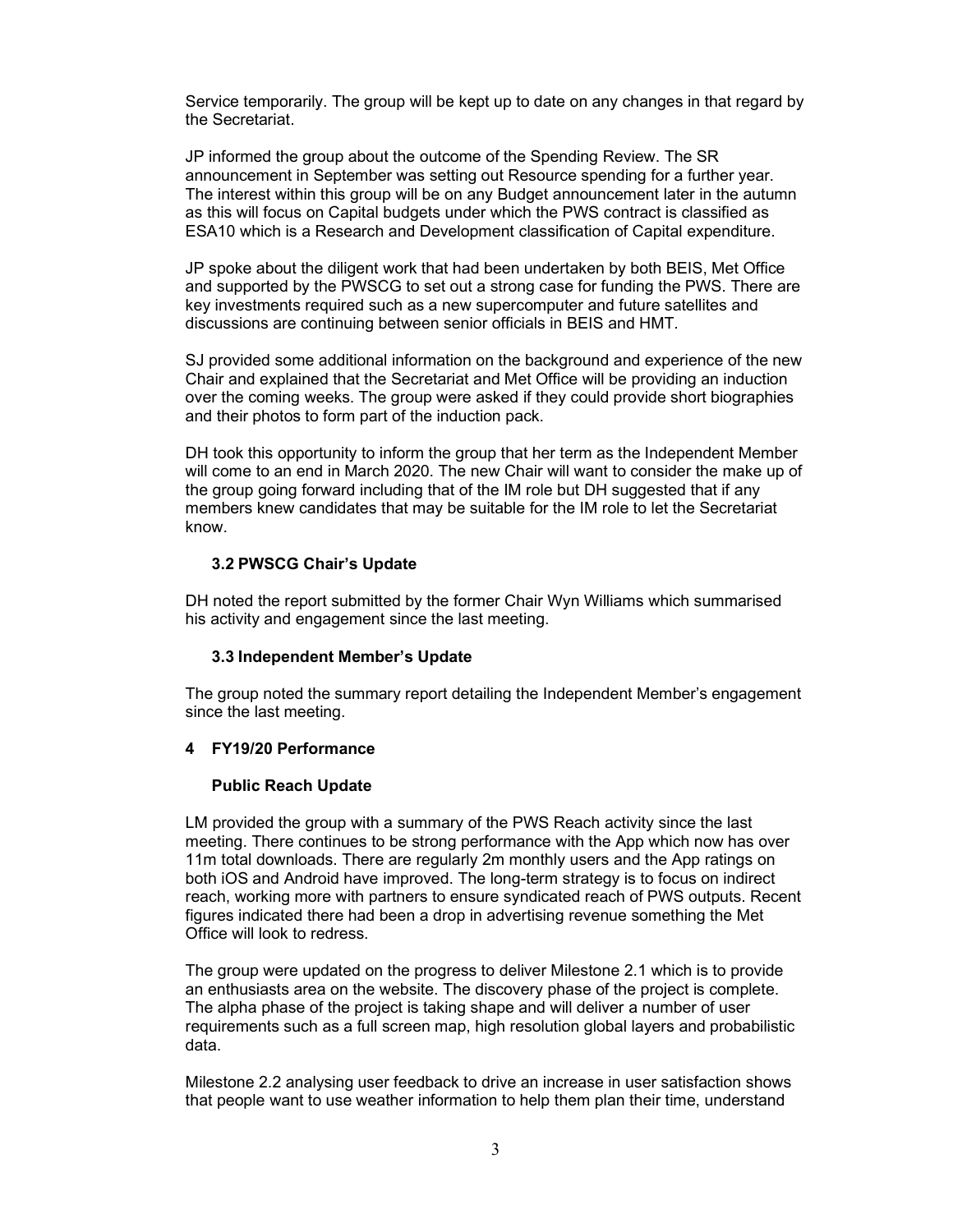and interpret the weather forecast and simplify user experience. Over 100k pieces of feedback received and analysed as part of this work.

The members present agreed Milestone 2.2 had been delivered and looked forward to seeing the proposed recommendations actioned by the end of the FY.

#### National Capability and International

MG updated the group on Met Office performance of a number of key weather metrics under PPM6. Overall performance levels are holding up well, however there have been reductions in the performance in maximum temperature at day 5 and day 7 which are below target. MG informed the group that it was not only Met Office models that had struggled with forecasting maximum temperatures, it was something competitors' models had also struggled with.

MG informed the group of the plans to improve temperature forecasts. A method to improve temperature forecasting performance has been identified and can be implemented quickly. MG said that the introduction of Neural Network (NN) as well as statistical methods in post processing systems would according to the trials performed during summer 2019 lead to a 1-2% improvement in max and min temperatures at longer lead times at sites where there are observations. The changes will be implemented in November 2019.

MG explained that in order to carry out this improvement work as a priority resources had been diverted from the IMPROVER project which will mean a delay to milestone 6.2. The Chair of PWSCG and the Secretariat were consulted in the summer about this re prioritisation and it was approved due to the immediate benefits it would bring to all users of the PWS.

DH referred to a recent example that had come to light through the App which highlighted the maximum temperature issue. There are two site locations 'Heathrow' and 'Heathrow Airport' which were showing temperatures that were about 2 degrees different. RO confirmed that this issue of the two sites would be corrected with a update to the underlying mapping gazetteer, the date of this update would be confirmed.

The group discussed the prioritisation decision taken by the Chair and Secretariat and agreed it was the right thing to do. The group discussed how to respond to the delay in the IMPROVER project as a result. The preferred approach was to accept that milestone 6.2 would not be fully met and that this would be recorded in the April report prepared by the Chair. The group also supported having a revised milestone on IMPROVER in the next CSA as well as asking the Secretariat to conduct an in depth review into the IMPROVER project.

JP enquired about the scope of the IMPROVER project and whether it improves performance across all metrics. RO confirmed that the MO are looking at performance across the UK in terms of temperature and wind direction forecasts for example. Understanding what parameters are important to the group should remain a focus. SJ spoke about the challenge of verification and that decisions about what to monitor have to be considered carefully as it has implications for cost.

The group discussed the further plans to improve temperature forecasts tackling an issue with the global model which shows a 'cool drift' over time and a poor representation of the diurnal cycle. The latter may be corrected by the assimilation of soil moisture within the unified model. Improvements are scheduled to be introduced during the PS44 release in 2020. The group were informed that more detail behind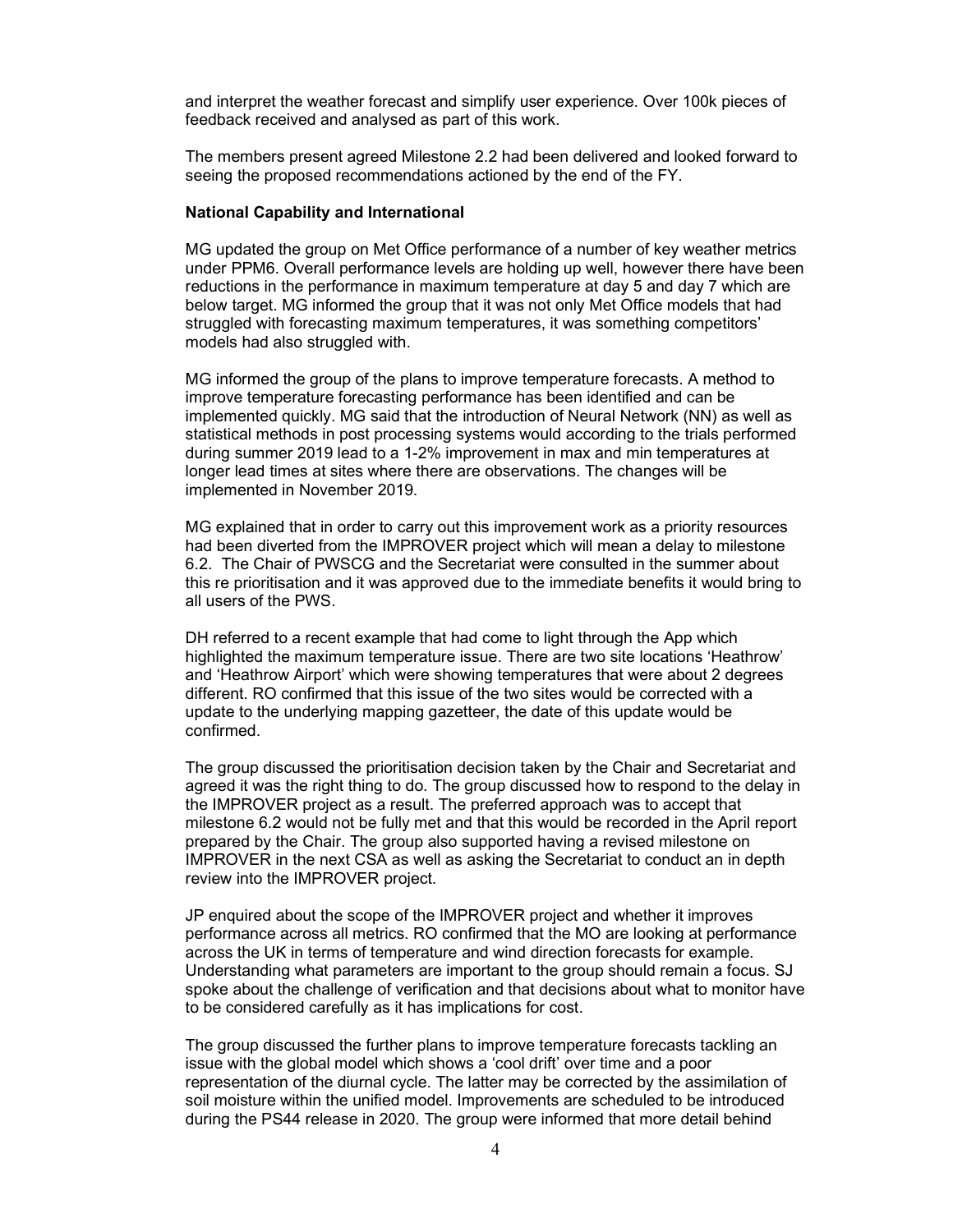these model developments is contained within a paper by Walters et al which will be shared with the Secretariat.

The group were provided with an update on the forthcoming parallel suite (PS43) update due for release in November which is ahead of the milestone deadline of January 2020.

The group were given an update on the visualisation work strand which exists to make it easier for operational forecasters to interrogate data. It was agreed that MO would prepare a paper to set out clearly what benefits the group will see from this work.

### Record breaking UK temperatures

The group were reminded about the extreme heat event in July that led to the breaking of the all time UK high temperature record in Cambridgeshire. An explanation was given about the ratification process that had to be followed before a new record can be confirmed. The MO had to manage the story around declaring the record having been broken as many media organisations were pressing for a definitive statement to be released on the day as that was when the weather story was at its height with the media and press.

### **SurfaceNet**

The group were informed about the deployment of new loggers as part of the SurfaceNet work which provides better access to real time data from observations. Loggers have been installed at 154 sites which represents 35% of the network which meets the milestone 6 months early. The group requested that a short update note be provided to the Secretariat on how much of the rollout could be completed by the end of the current financial year and an expected completion date.

Next generation lightning detection (LEELA)

The group were updated on the progress to deliver this milestone which is due by March 2020. The system will provide real time lightning strike information. JP enquired about the key benefits of this new system. One of the key benefits will be to distinguish between cloud to cloud and cloud to ground strikes. The group were reminded that warnings for both lightning and thunderstorms were added to the national severe weather warning service. DH enquired whether the service would be included in the App. It was confirmed that the LEELA service was not currently on the App roadmap. It was suggested that an update on the App roadmap should be covered at the next Reach PAG meeting.

EO referred to recently published research that suggested a link between thunderstorms as a trigger of asthma attacks. PHE will be looking more closely at the research and although there is a well defined research question to answer, further investigation into the causal links are required. SJ noted that the data to come out of the LEELA project could potentially help further research in this area.

### International

The group were updated on the successes achieved at the WMO Congress in June 2019. The Chief Executive of the Met Office Penny Endersby was elected to the Executive Council and other Met Office staff secured influential positions within WMO. The group were also provided with an update on EUMETSAT satellites.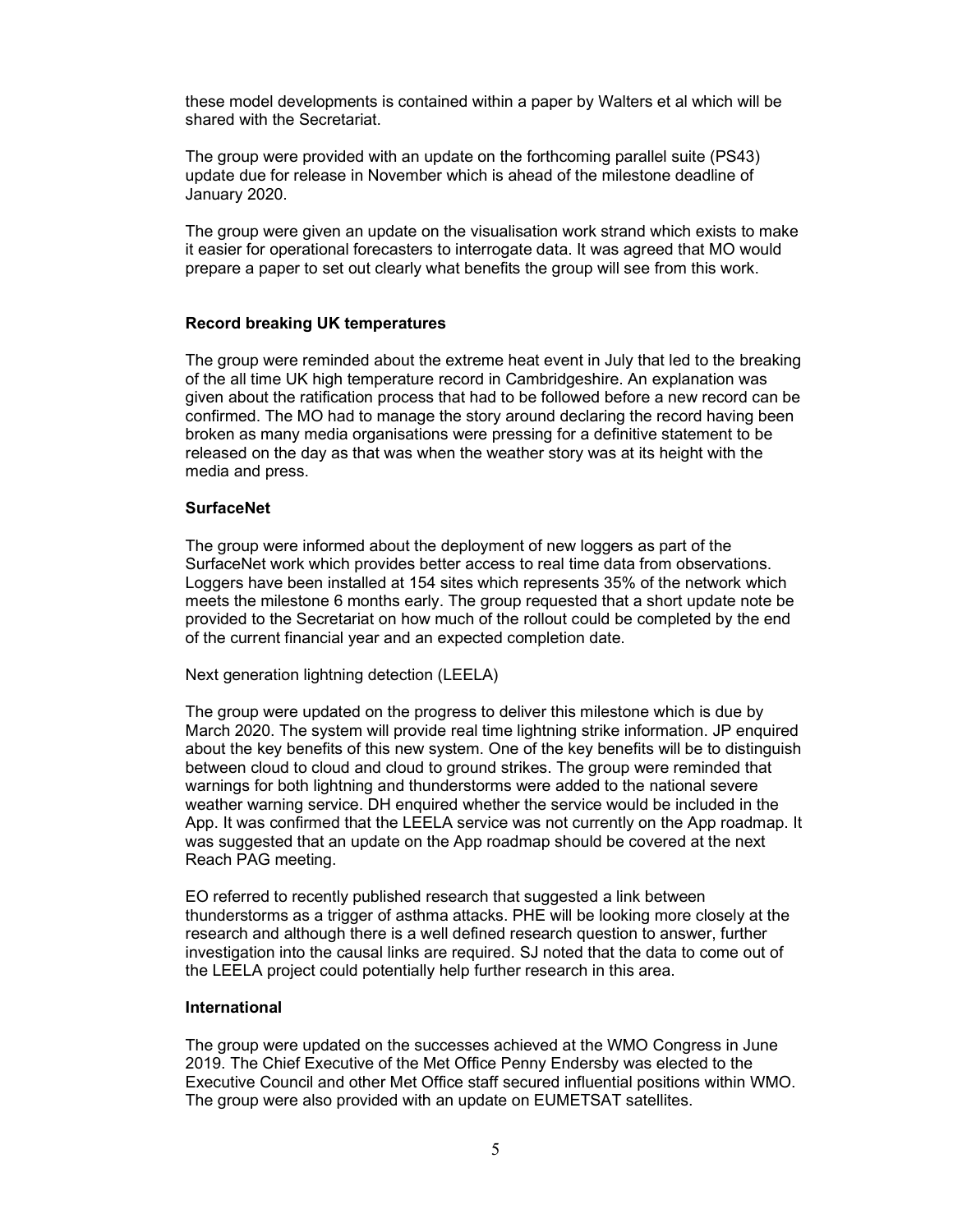#### Weather and Warnings Highlights

WL summarised the main weather events from the summer and presented a summary of the key warnings issued. The summer was wetter than average and warmer. There were three significant hot spells with a record maximum temperature recorded on 25<sup>th</sup> August. WL noted that the UK's weather warning service is still internationally recognised as a leading service, however there are always elements that can be reviewed to make improvements. SJ spoke about the performance of the warning service for the summer rainfall events which will be looked into in more detail. JP enquired about the number of yellow warnings issued and whether by issuing so many does it reduce the overall impact of the warning. The group agreed it would be sensible to check current thinking and performance of yellow warnings and carry out some further testing. The group also discussed warnings more generally in terms of behaviour change, digital exclusion, the audience of public and responders. The group agreed that the subject of warnings should be revisited as part of the review of the next customer supplier agreement update. JP suggested that it may be worth talking to the Behavioural Insights Team.

The group discussed several other weather events from the summer including the Whaley Bridge Dam incident. An update was provided on the 'nowcasting' trials that took place over the summer. New tools have been introduced as well as upskilling forecasters in the Operations Centre. SJ enquired about applying the learning on nowcasting retrospectively to past events, to gauge the benefit it would bring to the warnings. MO informed the group that the responder workshops sought to find out how nowcasting information could get to responders given the short notice time ahead of these events. The MO confirmed that they are convening a working group to look at the future weather warning service and that a symposium will be arranged in Exeter. There are plans to run a series of responder workshops next year and to recruit 200 volunteers to test responder use of warnings. There will also be a new tool to allow public user testing. The future enhancements to the warning service will be an evolution of the current system. A Beta trial for Hazard Manager will be released in November including mobile access.

The group were also given an update on the international support MO had provided for events such as hurricane Dorian.

#### Storm naming

The group were updated on the latest developments on storm naming. The current storm naming season was launched at the start of November following a public call for name over the summer. The grouping which previously included the UK and Irish Met Services now includes the Dutch Met Service, KNMI. Several surveys and feedback had been gathered over the year that gives an insight into the impact that storm naming is having. The main findings demonstrated that there is enough evidence to show that storm naming is a powerful and generally positive communication tool for severe weather and warnings. The MO are recommending that a regular review of storm naming is presented to the Met Office Ops committee and PWSCG which the group supported. The group also discussed what research had been conducted into behaviour change and what makes people take action. CD noted that there needs to be a clear understanding about why storms are named and what the result is. CD spoke about her experience with flood warnings where 4-5 years ago the research into flooding information indicated that people wanted to be told what to do and the action